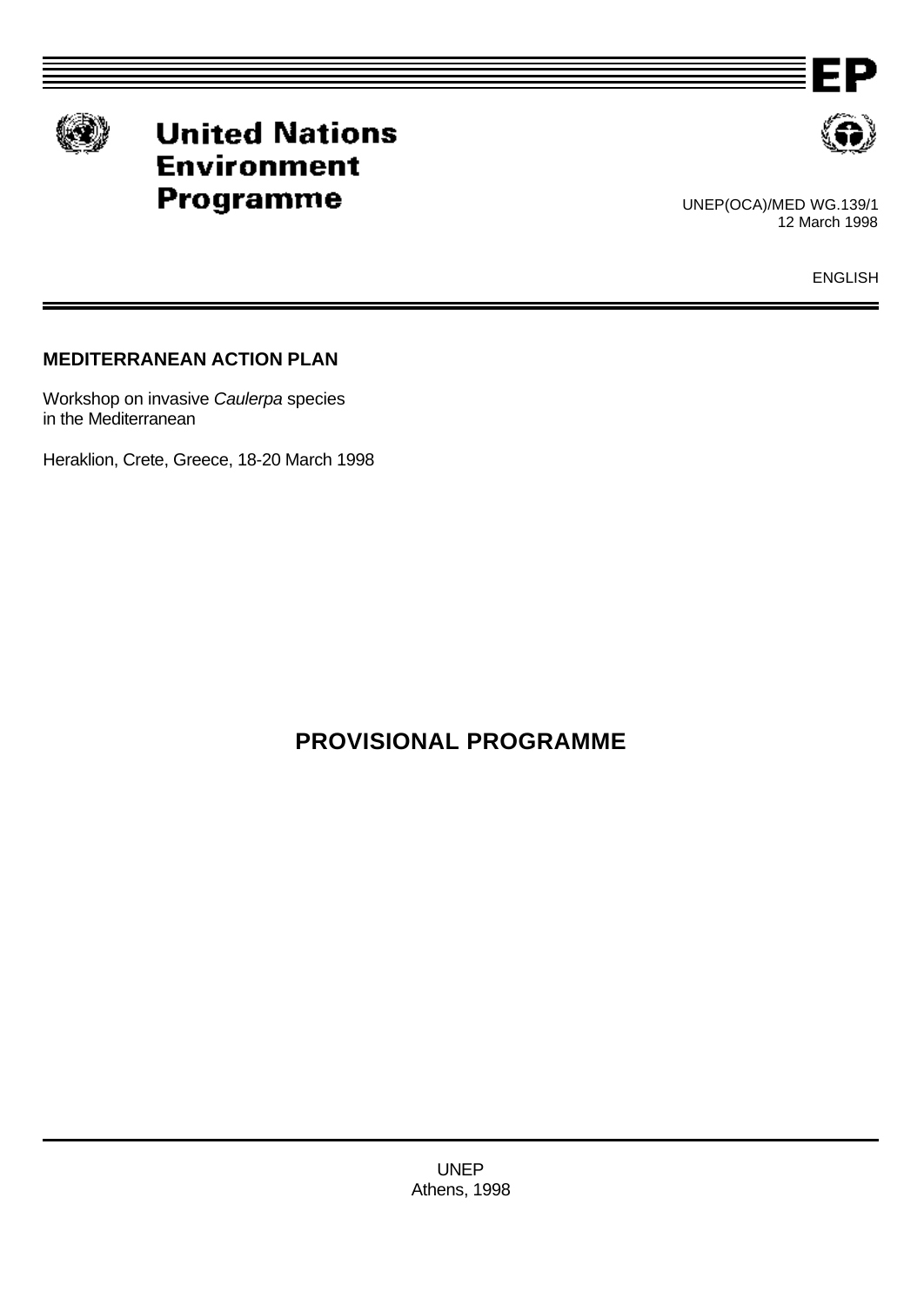## **PROVISIONAL PROGRAMME / PROGRAMME PROVISOIRE**

#### Wednesday 18 March / Mercredi 18 mars

- 09:00-09:30 Registration of participants / Inscription des participants
- 09:30-09:45 Opening of the workshop and organisation of work / Ouverture de l'atelier et organisation des travaux

#### General presentations / Présentations générales

- 09:45-10:15 Introduced species in the Mediterranean, routes, kinetics and consequences, by Prof. C.-F. Boudouresque
- 10:15-10:45 Situation générale de l'expansion de *Caulerpa taxifolia* en Méditerranée et analyse des biotopes atteints, par Prof. A. Meinesz
- 10:45-11:00 Coffee break / Pause café
- 11:00-11:30 Ecological and possible economical consequences of the spread of *Caulerpa taxifolia* in the Mediterranean, by Dr. C. Rodriguez-Prieto
- 11:30-12:00 Ecotoxicological aspects related to the rapid spreading of populations of the tropical green seaweed, *Caulerpa taxifolia*, along the Mediterranean coasts, by Prof. F. Dini
- 12:00-12:30 Est-il possible de contrôler l\*expansion de *Caulerpa taxifolia* en Méditerranée? Propositions pour une stratégie, par Mr. V. Gravez
- 12:30-14:30 Lunch / Déjeuner

#### Specific presentations / Présentations spécifiques

- 14:30-14:50 Impact of *Caulerpa taxifolia* on fish populations: a six year study, by Dr. M. Harmelin-Vivien
- 14:50-15:10 Modélisation et simulation de l'expansion de *Caulerpa taxifolia* en Méditerranée nord occidentale, par Dr. P. Coquillard
- 15:10-15:30 Follow up of the spread of the green alga, *Caulerpa taxifolia*, in the North West Mediterranean: preliminary analyses using airborne multi-spectral imagery and aerial photography, by Prof. J. Jaubert
- 15:30-15:50 Coffee break / Pause café
- 15:50-16:10 Contrasting effects of *Posidonia oceanica* on *Caulerpa taxifolia*, by Dr. G. Ceccherelli & Prof. F. Cinelli
- 16:10-16:30 Presence of *Caulerpa taxifolia* in the Balearic Archipelago, by Dr. A.M. Grau
- 16:30-16:50 Le phytobenthos marin marocain de l'Atlantique à la Méditerranée et *Caulerpa taxifolia*, par Prof. L. Najim